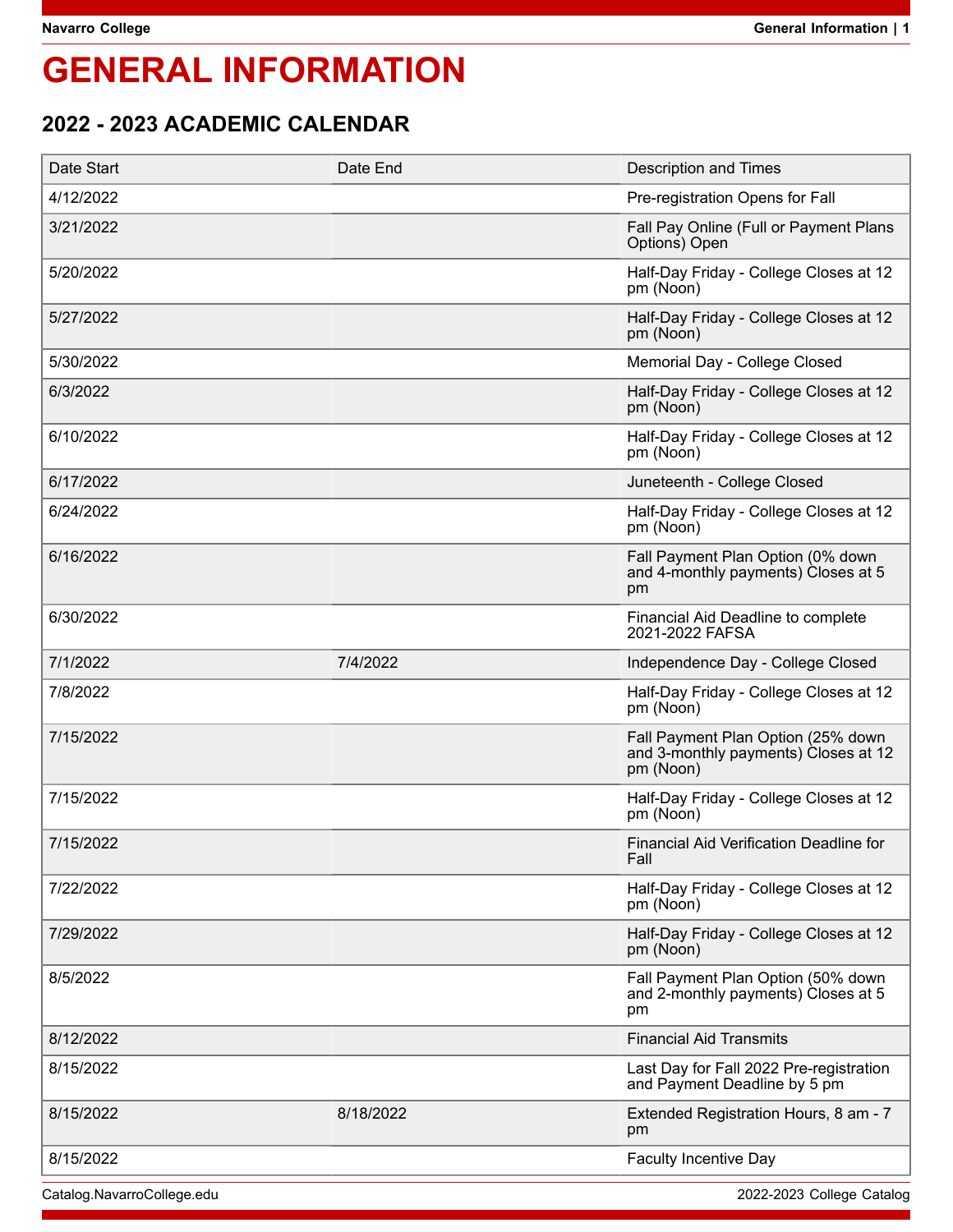**NAVARRO COLLEGE General Information | 2**

| 8/16/2022        |            | Faculty return for the Fall semester                                                                        |
|------------------|------------|-------------------------------------------------------------------------------------------------------------|
| 8/16/2022        |            | <b>Full-time Faculty Convocation</b>                                                                        |
| 8/16/2022        |            | Corsicana Adjunct Faculty<br>Departmental Meeting 6 pm followed by<br>Adjunct Convocation, 7 pm             |
| 8/18/2022        | 8/19/2022  | Residence Life/Housing Check-in                                                                             |
| 8/19/2022        |            | <b>Ellis County Adjunct Faculty</b><br>Departmental Meetings, 6 pm followed<br>by Adjunct Convocation, 7 pm |
| 8/19/2022        |            | Extended Registration Hours, 8 am -<br>5:30 pm                                                              |
| 8/26/2022        |            | Fall Payment Plan Option (50% down<br>and 1-monthly payment) Closes at 5 pm                                 |
| 8/20/2022        |            | Last Day for Fall Registration, 9 am -<br>12 pm (Noon), Payment Due by 12 pm<br>(Noon)                      |
|                  |            |                                                                                                             |
| <b>FALL 2022</b> |            |                                                                                                             |
| 8/22/2022        | 12/10/2022 | Class Start and End Dates, Fall 16-<br>week                                                                 |
| 8/22/2022        | 10/12/2022 | Class Start and End Dates, Fall 1st 8-<br>week                                                              |
| 8/22/2022        | 8/24/2022  | <b>Fall Late Registration</b>                                                                               |
| 8/22/2022        | 8/25/2022  | First Week of Classes Extended Hours,<br>7:30 am - 7 pm                                                     |
| 9/3/2022         |            | Saturday classess will not meet Labor<br>Day Weekend                                                        |
| 9/5/2022         |            | Labor Day - College Closed                                                                                  |
| 9/12/2022        |            | Fall 2nd 8-week Payment Plan Option<br>Opens                                                                |
| 9/29/2022        |            | Last Day to Drop or Withdraw by 12 pm<br>(Noon), Fall 1st 8-week                                            |
| 10/11/2022       | 10/12/2022 | Final Exams Start and End Dates, Fall<br>1st 8-week                                                         |
| 10/14/2022       |            | Grades due by 12 pm (Noon), Fall 1st<br>8-week                                                              |
| 10/14/2022       |            | Fall 2nd 8-week Payment Plan Option<br>(50% down and 1 payment) Closes at 5<br>pm                           |
| 10/14/2022       |            | Last Day for Fall 2nd 8-week Pre-<br>registration and Payment Due by 5 pm                                   |
| 10/17/2022       | 12/10/2022 | Class Start and End Dates, Fall 2nd 8-<br>week                                                              |
| 10/17/2022       |            | Fall 2nd 8-week Schedule Changes and<br>Validation                                                          |
| 11/1/2022        |            | Deadline to Apply Online for December<br>graduates (Ceremony in May 2022)                                   |
|                  |            |                                                                                                             |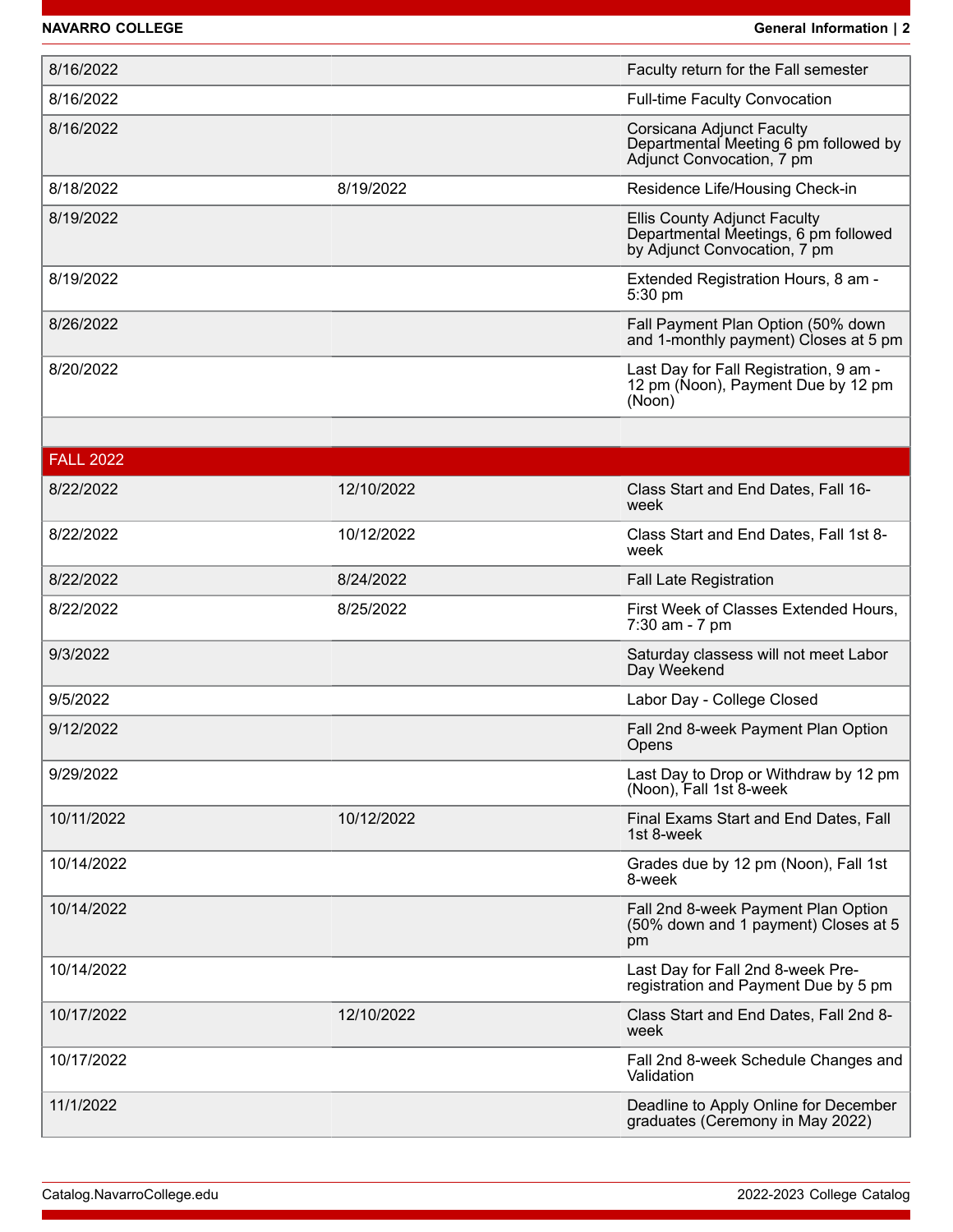**Navarro College General Information | 3** 

| 11/7/2022  |            | Pre-registration Opens for Winter Mini<br>and Spring                                                                  |
|------------|------------|-----------------------------------------------------------------------------------------------------------------------|
| 11/15/2022 |            | Last Day to Drop or Withdraw by 12 pm<br>(Noon), Fall 16-week and 2nd 8-week                                          |
| 11/22/2022 |            | Housing closes at 5 pm for<br>Thanksgiving break                                                                      |
| 11/23/2022 | 11/27/2022 | Thanksgiving Break - College Closed                                                                                   |
| 11/27/2022 |            | Housing reopens at 2 pm                                                                                               |
| 12/7/2022  |            | <b>Financial Aid Verification Deadline for</b><br>Spring                                                              |
| 12/2/2022  |            | PTA Completion Ceremony                                                                                               |
| 12/5/2022  | 12/10/2022 | Final Exams Start and End Dates, Fall<br>16-week and Fall 2nd 8-week                                                  |
| 12/9/2022  |            | Last Day for Winter Mini Pre-<br>registration and Payment Due by 5 pm                                                 |
| 12/6/2022  | 12/10/2022 | Housing Check-out begins. Residents<br>are required to check out of Housing by<br>5 pm on the day of their last exam. |
| 12/12/2022 |            | Grades due by 12 pm (Noon), Fall 16-<br>week and 2nd 8-week                                                           |
| 12/13/2022 | 1/11/2023  | Class Start and End Dates, Winter Mini                                                                                |
| 12/13/2022 |            | Winter Mini Late Registration                                                                                         |
| 12/19/2022 | 1/2/2023   | Christmas Break - College Closed                                                                                      |
| 1/3/2023   |            | College Reopens After Christmas Break<br>- Staff Return                                                               |
| 1/3/2023   | 1/14/2023  | <b>Spring Pre-registration Continues</b>                                                                              |
| 1/6/2023   |            | Last Day to Drop or Withdraw by 12 pm<br>(Noon), Winter Mini                                                          |
| 1/7/2023   |            | <b>Financial Aid Transmits</b>                                                                                        |
| 1/9/2023   |            | Last Day for Spring 2023 Pre-<br>registration and Payment Deadline by 5<br>pm                                         |
| 1/9/2023   | 1/12/2023  | Extended Registration Hours, 8 am - 7<br>pm                                                                           |
| 1/9/2023   |            | <b>Faculty Incentive Day</b>                                                                                          |
| 1/10/2023  |            | Faculty return for Spring Semester                                                                                    |
| 1/10/2023  |            | <b>Full-time Faculty Convocation</b>                                                                                  |
| 1/10/2023  |            | Corsicana Adjunct Faculty<br>Departmental Meeting 6 pm followed by<br>Adjunct Convocation, 7 pm                       |
| 1/11/2023  |            | Final Exams, Winter Mini                                                                                              |
| 1/12/2023  |            | <b>Ellis County Adjunct Faculty</b><br>Departmental Meetings, 6 pm followed<br>by Adjunct Convocation, 7 pm           |
| 1/12/2023  |            | Grades due by 12 pm (Noon), Winter<br>Mini                                                                            |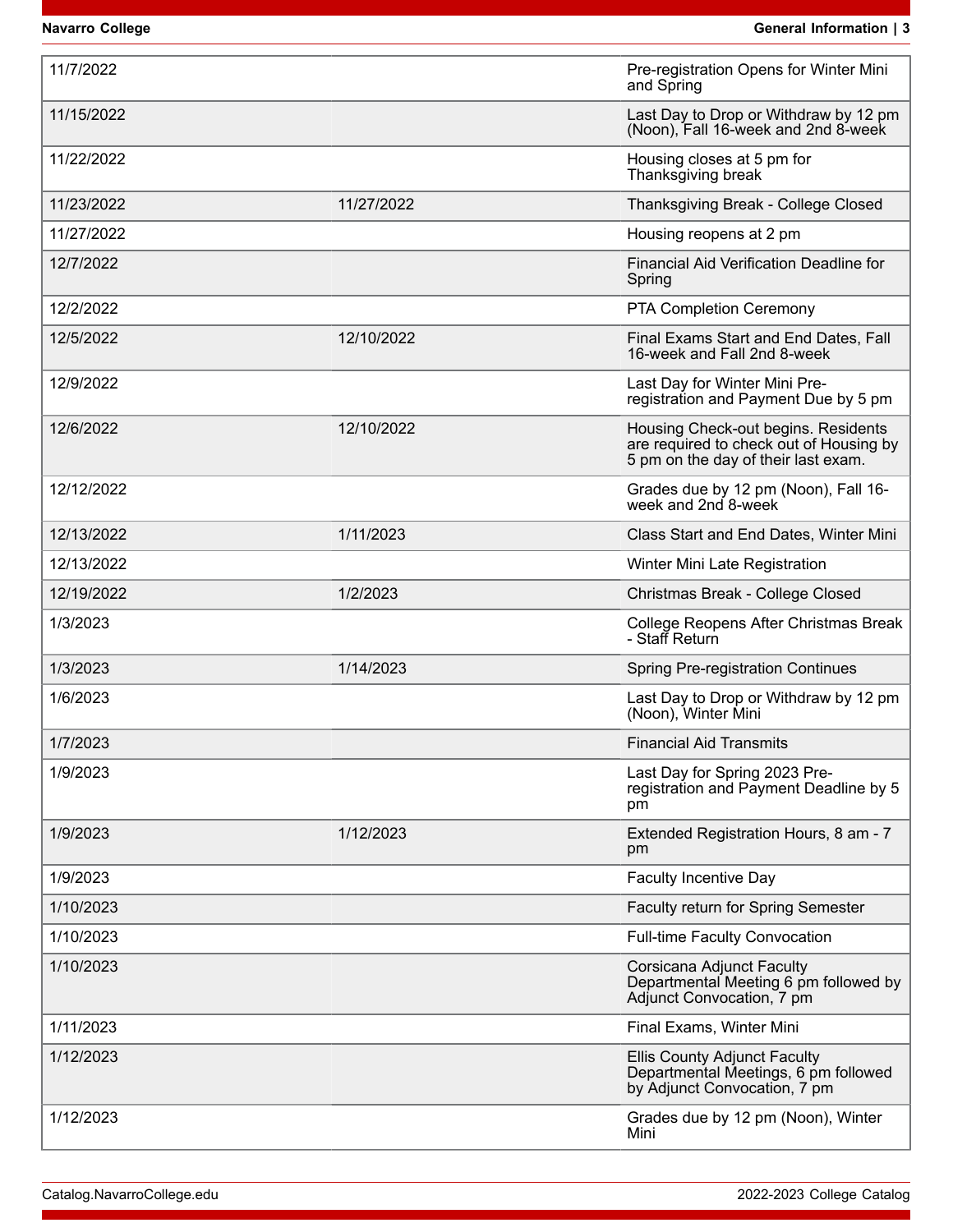### **NAVARRO COLLEGE General Information | 4**

| 1/12/2023          | 1/13/2023 | Residence Life/Housing Check-in                                                             |
|--------------------|-----------|---------------------------------------------------------------------------------------------|
| 1/13/2023          |           | Extended Registration Hours, 8 am -<br>5:30 pm                                              |
| 1/14/2023          |           | Last Day for Spring Registration, 9 am -<br>12 pm (Noon) and Payment Due by 12<br>pm (Noon) |
|                    |           |                                                                                             |
| <b>SPRING 2023</b> |           |                                                                                             |
| 1/16/2023          |           | MLK Day - College Closed                                                                    |
| 1/17/2023          | 5/9/2023  | Class Start and End Dates, Spring 16-<br>week                                               |
| 1/17/2023          | 3/8/2023  | Class State and End Dates, Spring 1st<br>8-week                                             |
| 1/17/2023          | 1/18/2023 | Spring Late Registration                                                                    |
| 1/17/2023          | 1/19/2023 | First Week of Class Extended Hours,<br>7:30 am - 7 pm                                       |
| 2/24/2023          |           | Last Day to Drop or Withdraw by 12 pm<br>(Noon), Spring 1st 8-week                          |
| 3/7/2023           | 3/8/2023  | Final Exams Start and End Dates,<br>Spring 1st 8-week                                       |
| 3/9/2023           |           | Grades due by 12 pm (Noon), Spring<br>1st 8-week                                            |
| 3/10/2023          |           | Housing closes at 5 pm for Spring<br><b>Break</b>                                           |
| 3/10/2023          |           | Deadline to apply online for graduation                                                     |
| 3/10/2023          |           | Last Day for Spring 2nd 8-week Pre-<br>registration                                         |
| 3/11/2023          | 3/19/2023 | Spring Break - College Closed<br>(Saturday Classes do not meet on<br>March 11 and March 18) |
| 3/19/2023          |           | Housing reopens at 2 pm                                                                     |
| 3/20/2023          | 5/9/2023  | Class Start and End Dates, Spring 2nd<br>8-week                                             |
| 3/20/2023          |           | Spring 2nd 8-week Schedule Changes<br>and Validation                                        |
| 4/7/2023           |           | Good Friday - College Closed                                                                |
| 4/10/2023          |           | Pre-registration Opens for May Mini,<br>Summer and Fall                                     |
| 4/13/2023          |           | <b>Financial Aid Verification Deadline for</b><br>Summer                                    |
| 4/26/2023          |           | Last Day to Drop or Withdraw by 12 pm<br>(Noon), Spring 16-week and Spring 2nd<br>8-week    |
| 4/28/2023          |           | <b>OTA Pinning Ceremony</b>                                                                 |
| 5/3/2023           | 5/9/2023  | Final Exams Start and End Dates,<br>Spring 16-week and Spring 2nd 8-week                    |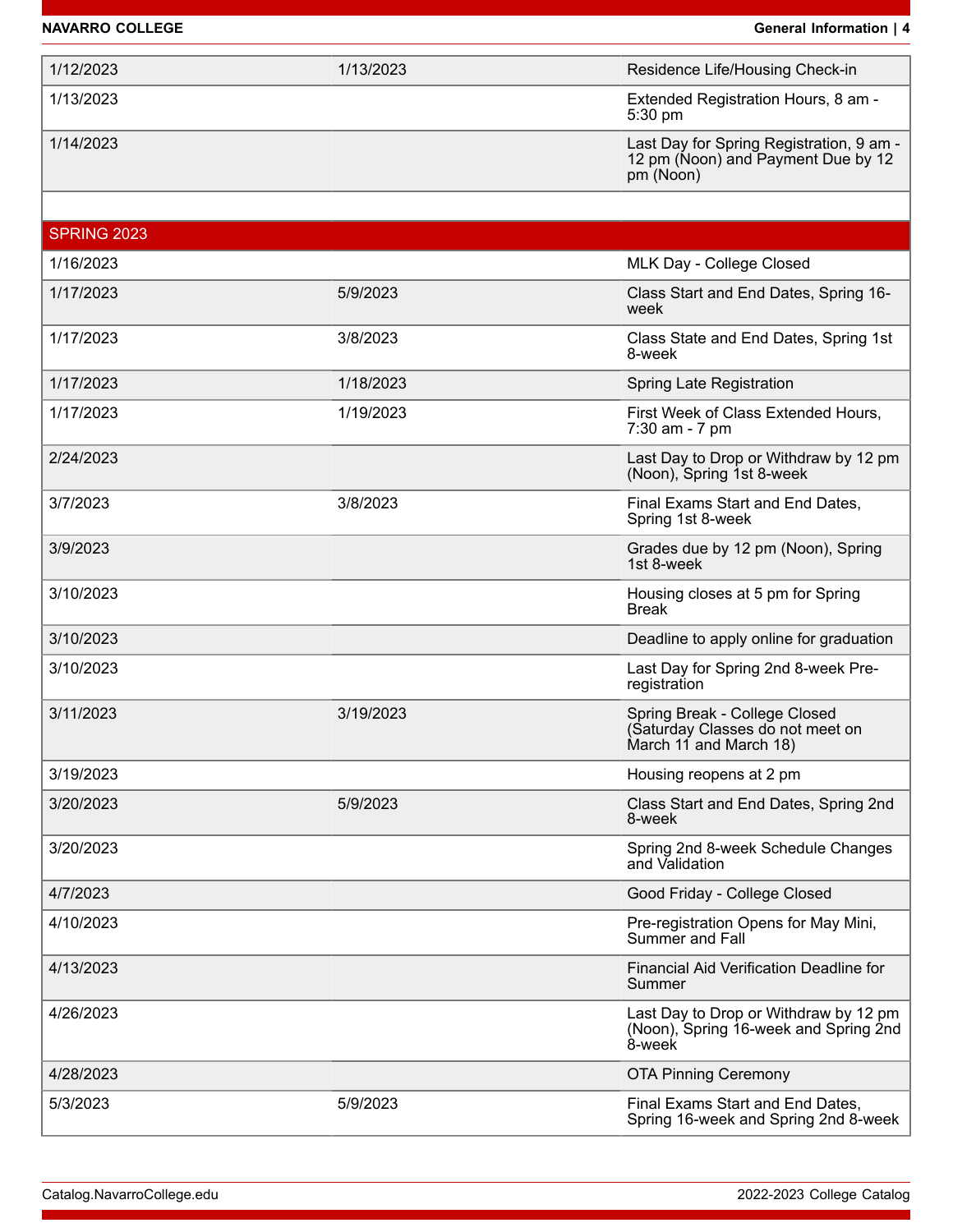| 5/4/2023           | 5/9/2023  | Housing Check-out begins. Residents<br>are required to check out of Housing by<br>5 pm on the day of their last exam. |
|--------------------|-----------|-----------------------------------------------------------------------------------------------------------------------|
| 5/10/2023          |           | Grades due by 12 pm (Noon), Spring<br>16-week                                                                         |
| 5/10/2023          |           | <b>ADN Pinning Ceremony</b>                                                                                           |
| 5/11/2023          |           | Commencement                                                                                                          |
| 5/12/2023          |           | Last Day for May Mini Pre-registration                                                                                |
| 05/12/2023         | 5/13/2023 | Commencement (Inclement Weather<br>Only)                                                                              |
| 5/15/2023          | 6/1/2023  | Class Start and End Dates, May Mini                                                                                   |
| 5/15/2023          |           | May Mini Late Registration                                                                                            |
| 5/18/2023          |           | TAMU-C Graduation Ceremony, 6 pm                                                                                      |
| 5/19/2023          |           | Half-day Friday - College Closes at 12<br>pm (Noon)                                                                   |
| 5/19/2023          |           | Last Day to Drop or Withdraw by 12 pm<br>(Noon), May Mini                                                             |
| 5/26/2023          |           | Half-day Friday - College Closes at 12<br>pm (Noon)                                                                   |
| 5/29/2023          |           | Memorial Day - College Closed                                                                                         |
| 6/1/2023           |           | Final Exams, May Mini                                                                                                 |
| 6/2/2023           |           | Grades Due by 12 pm (Noon), May Mini                                                                                  |
|                    |           |                                                                                                                       |
| <b>SUMMER 2023</b> |           |                                                                                                                       |
| 5/30/2023          |           | Residence Life/Housing Opens for<br>Check-in                                                                          |
| 6/2/2023           |           | Last Day for Summer 12-week and<br>Summer 1st 6-week Pre-registration<br>and Payment Due by 12 pm (Noon)              |
| 6/2/2023           |           | Half-day Friday - College Closes at 12<br>pm (Noon)                                                                   |
| 6/5/2023           | 8/17/2023 | Class Start and End Dates, Summer<br>12-week                                                                          |
| 6/5/2023           | 7/12/2023 | Class Start and End Dates, Summer 1st<br>6-week                                                                       |
| 6/5/2023           |           | <b>Summer Late Registration</b>                                                                                       |
| 6/9/2023           |           | Half-day Friday - College Closes at 12<br>pm (Noon)                                                                   |
| 6/16/2023          |           | Half-day Friday - College Closes at 12<br>pm (Noon)                                                                   |
| 6/19/2023          |           | Junteenth - College Closed                                                                                            |
| 6/23/2023          |           | Half-day Friday - College Closes at 12<br>pm (Noon)                                                                   |
| 6/29/2023          |           | Last Day to Drop or Withdraw by 12 pm<br>(Noon), Summer I 6-week                                                      |